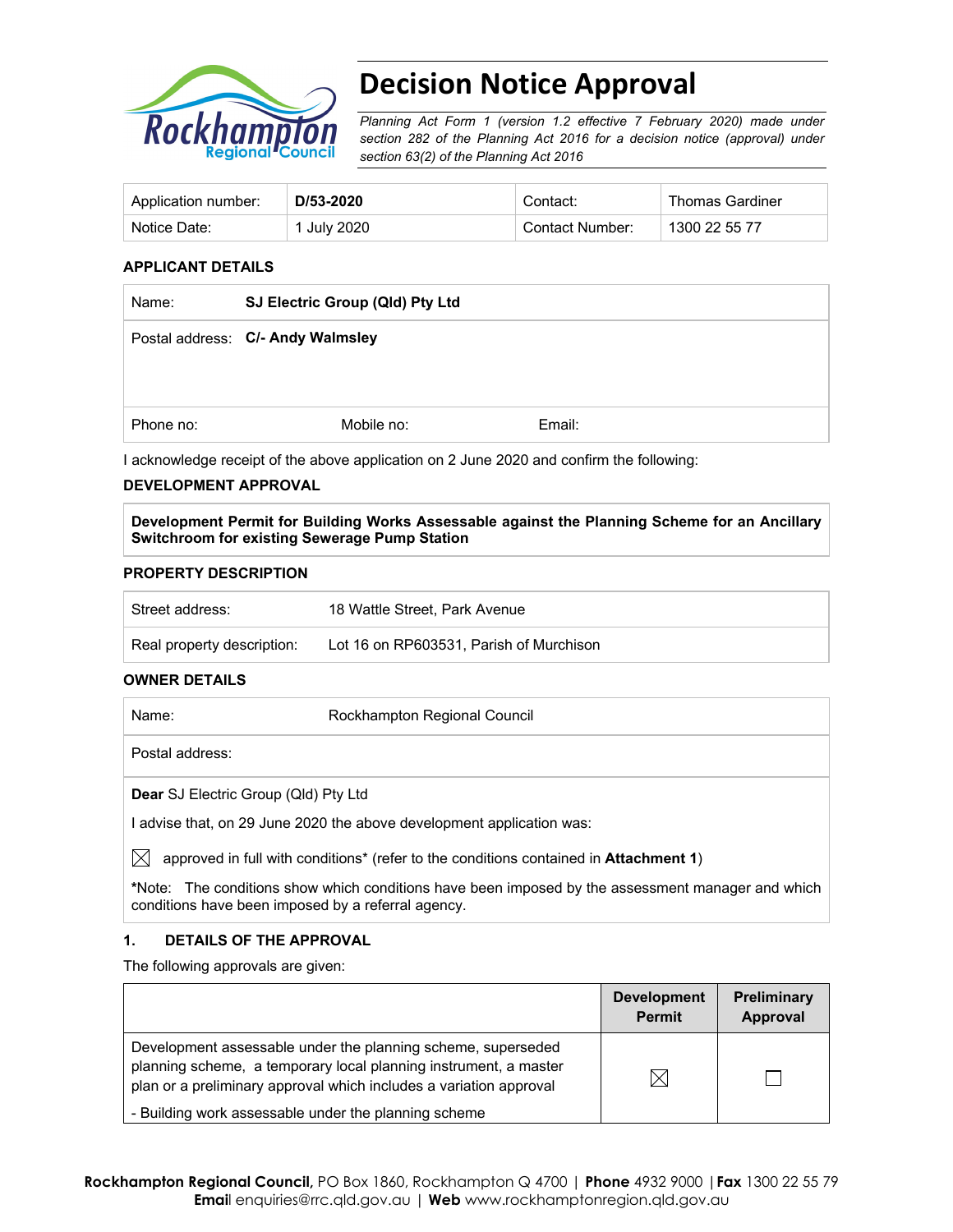## **2. CONDITIONS**

This approval is subject to the conditions in Attachment 1.

#### **3. FURTHER DEVELOPMENT PERMITS REQUIRED**

Please be advised that the following development permits are required to be obtained before the development can be carried out:

| Type of development permit required | Subject of the required development permit |
|-------------------------------------|--------------------------------------------|
| Building Works                      |                                            |

## **4. REFERRAL AGENCIES NIL**

## **5. THE APPROVED PLANS**

**The approved development must be completed and maintained generally in accordance with the approved drawings and documents:** 

| <b>Drawing/report title</b>                    | <b>Prepared by</b> | <b>Date</b> | Reference number | <b>Revision</b> |
|------------------------------------------------|--------------------|-------------|------------------|-----------------|
| Floor Plan                                     | A.C.E.P.T Pty Ltd  | 5 May 2020  | AP01B            | в               |
| Elevations - External - 01                     | A.C.E.P.T Pty Ltd  | 5 May 2020  | ALE01-1A         | A               |
| Elevations - External - 02   A.C.E.P.T Pty Ltd |                    | 5 May 2020  | ALE01-2A         | A               |

## **6. CURRENCY PERIOD FOR THE APPROVAL (s.85 of the** *Planning Act***)**

The standard currency periods stated in section 85 of *Planning Act 2016* apply to each aspect of development in this approval, if not stated in the conditions of approval attached.

## **7. STATEMENT OF REASONS**

| Description of the<br>development                  | The proposed development is for Building Works assessable against the<br>Planning Scheme for an Ancillary Switchroom for the existing Sewerage<br>Pump Station.                                                                                      |                                                                                                                                                                                                                                                                                                                                                           |  |  |
|----------------------------------------------------|------------------------------------------------------------------------------------------------------------------------------------------------------------------------------------------------------------------------------------------------------|-----------------------------------------------------------------------------------------------------------------------------------------------------------------------------------------------------------------------------------------------------------------------------------------------------------------------------------------------------------|--|--|
| <b>Reasons for Decision</b>                        | a)                                                                                                                                                                                                                                                   | The proposed development does not compromise the strategic<br>framework in the Rockhampton Region Planning Scheme 2015;                                                                                                                                                                                                                                   |  |  |
|                                                    | b)                                                                                                                                                                                                                                                   | Assessment of the development against the relevant zone purpose,<br>planning scheme codes and planning scheme policies demonstrates<br>that the proposed development will not cause significant adverse<br>impacts on the surrounding natural environment, built environment and<br>infrastructure, community facilities, or local character and amenity; |  |  |
|                                                    | The proposed development does not compromise the relevant State<br>C)<br>Planning Policy; and                                                                                                                                                        |                                                                                                                                                                                                                                                                                                                                                           |  |  |
|                                                    | On balance, the application should be approved because the<br>d)<br>circumstances favour Council exercising its discretion to approve the<br>application even though the development does not comply with an<br>aspect of the assessment benchmarks. |                                                                                                                                                                                                                                                                                                                                                           |  |  |
| <b>Assessment</b><br><b>Benchmarks</b>             | The proposed development was assessed against the following assessment<br>benchmarks:<br>Flood Hazard Overlay Code.                                                                                                                                  |                                                                                                                                                                                                                                                                                                                                                           |  |  |
|                                                    |                                                                                                                                                                                                                                                      |                                                                                                                                                                                                                                                                                                                                                           |  |  |
| <b>Compliance with</b><br>assessment<br>benchmarks | The development was assessed against all of the assessment benchmarks<br>listed above and complies with all of these with the exception listed below.                                                                                                |                                                                                                                                                                                                                                                                                                                                                           |  |  |
|                                                    | Reasons for the approval despite non-<br><b>Assessment</b><br><b>Benchmark</b><br>compliance with benchmark                                                                                                                                          |                                                                                                                                                                                                                                                                                                                                                           |  |  |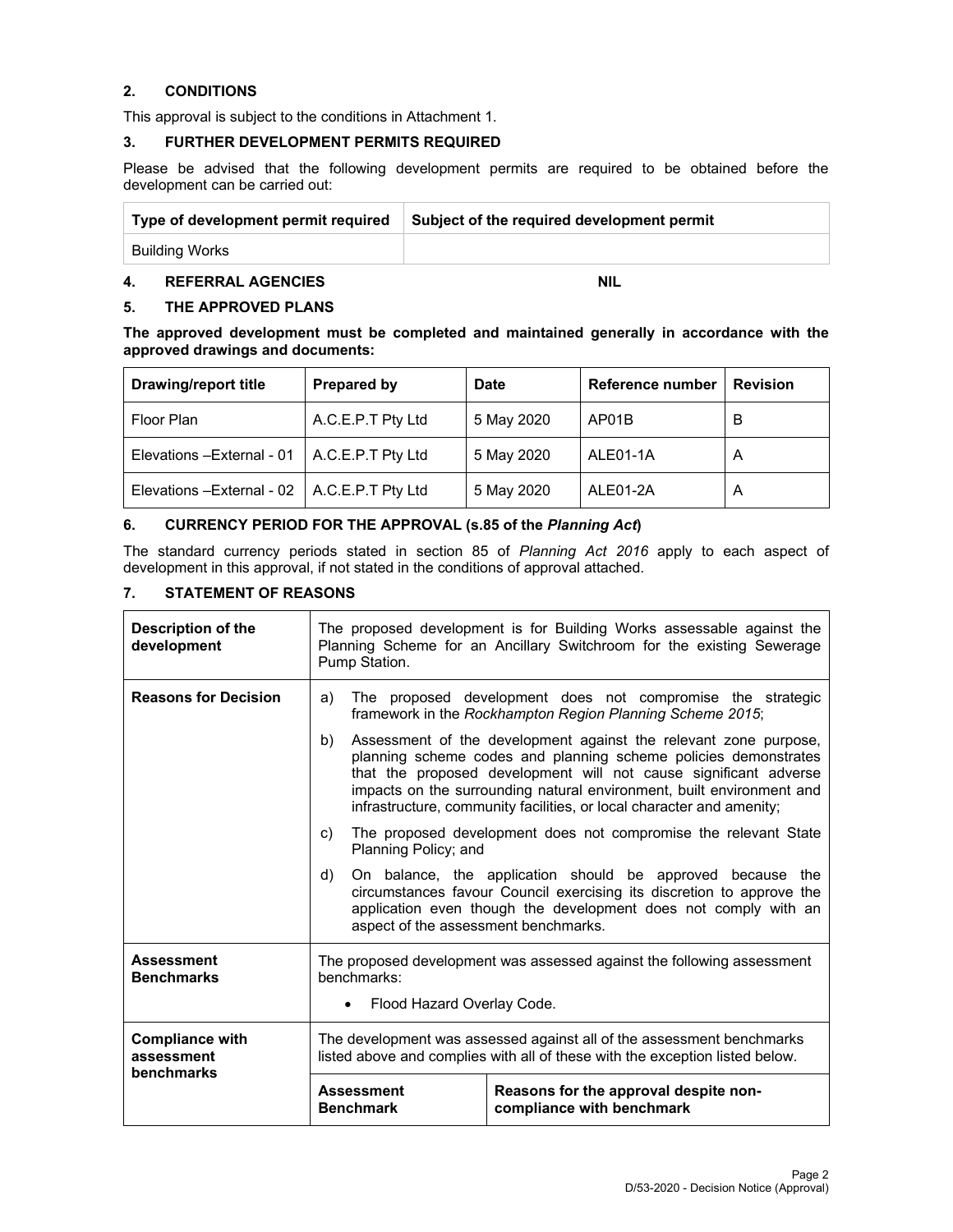|                                     | Flood Hazard Overlay<br>Code | The proposed building will have finished floor level<br>of 800mm above the defined Q100 flood level.<br>The development is to support the existing<br>Sewerage Pump Station located in the Hadgraft<br>Street road reserve. The siting and design of the<br>switchroom is considered to be compatible with<br>the level of risk associated with the flood hazard<br>and will not increase the potential for damage on<br>the site or to other properties or infrastructure. |  |
|-------------------------------------|------------------------------|-----------------------------------------------------------------------------------------------------------------------------------------------------------------------------------------------------------------------------------------------------------------------------------------------------------------------------------------------------------------------------------------------------------------------------------------------------------------------------|--|
| Matters prescribed by<br>regulation | (i)<br>(ii)<br>(iii)<br>(iv) | The State Planning Policy – Part E:<br>The Central Queensland Regional Plan;<br>The Rockhampton Region Planning Scheme 2015; and<br>The common material, being the material submitted with the application.                                                                                                                                                                                                                                                                 |  |

## **8. APPEAL RIGHTS**

The rights of an applicant to appeal to a tribunal or the Planning and Environment Court against a decision about a development application are set out in chapter 6, part 1 of the *Planning Act 2016*. There may also be a right to make an application for a declaration by a tribunal (see chapter 6, part 2 of the *Planning Act 2016).*

## *Appeal by an applicant*

An applicant for a development application may appeal to the Planning and Environment Court against the following:

- the refusal of all or part of the development application
- a provision of the development approval
- the decision to give a preliminary approval when a development permit was applied for
- a deemed refusal of the development application.

An applicant may also have a right to appeal to the Development tribunal. For more information, see schedule 1 of the *Planning Act 2016*.

The timeframes for starting an appeal in the Planning and Environment Court are set out in section 229 of the *Planning Act 2016*.

**Attachment 2** is an extract from the *Planning Act 2016* that sets out the applicant's appeal rights and the appeal rights of a submitter.

## **9. WHEN THE DEVELOPMENT APPROVAL TAKES EFFECT**

This development approval takes effect:

From the time the decision notice is given – if there is no submitter and the applicant does not appeal the decision to the court.

Or

When the submitter's appeal period ends  $-$  if there is a submitter and the applicant does not appeal the decision to the court.

Or

Subject to the decision of the court, when the appeal is finally decided  $-$  if an appeal is made to the court.

## **10. ASSESSMENT MANAGER**

| Name: | Tarnya Fitzgibbon             | Signature: | Date: 1 July 2020 |
|-------|-------------------------------|------------|-------------------|
|       | <b>COORDINATOR</b>            |            |                   |
|       | <b>DEVELOPMENT ASSESSMENT</b> |            |                   |

## **Attachment 1 – Conditions of the approval**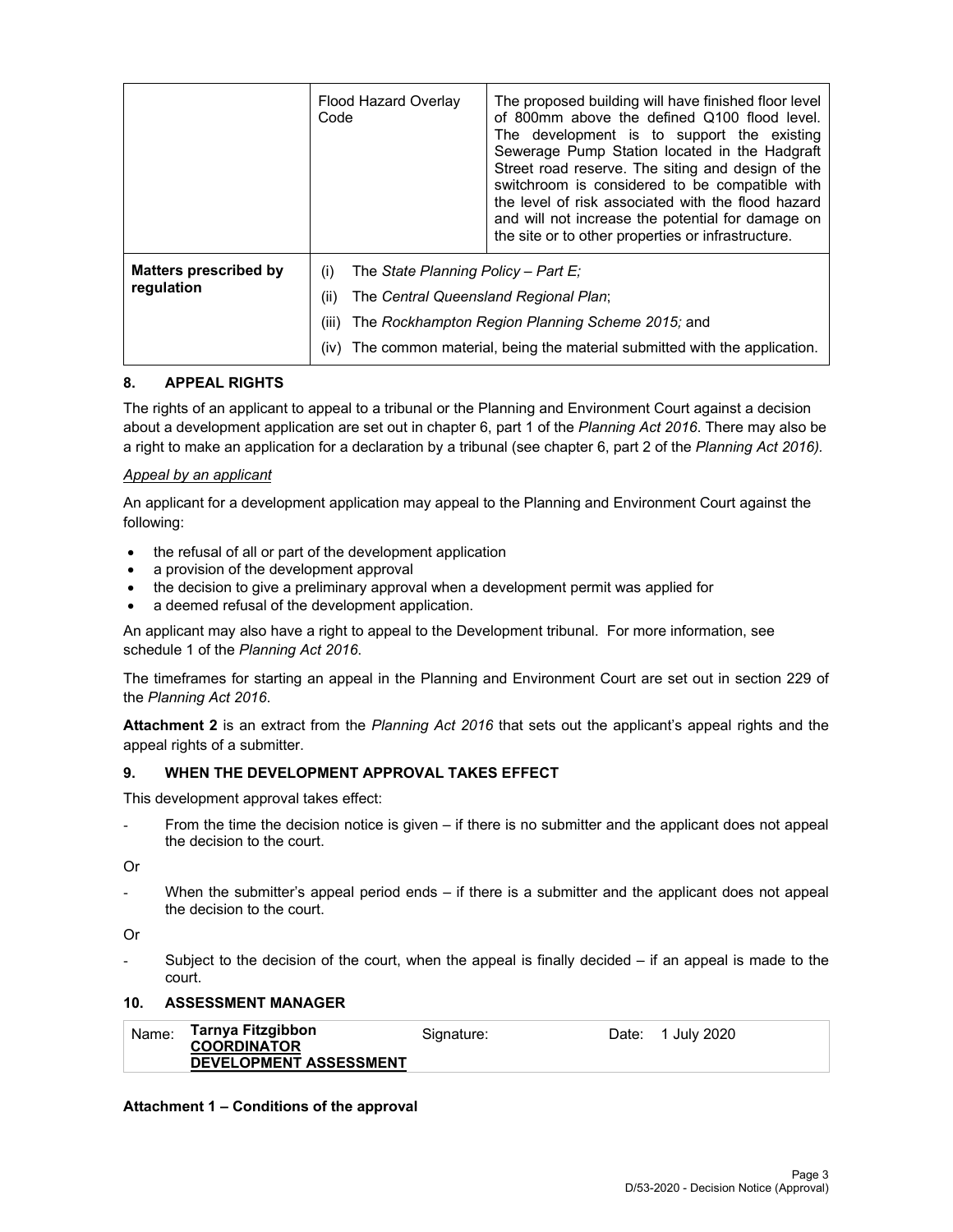*Part 1* **–** *Conditions imposed by the assessment manager [Note: where a condition is imposed about infrastructure under Chapter 4 of the Planning Act 2016, the relevant provision of the Act under which this condition was imposed must be specified.]*

**Attachment 2—Extract on appeal rights**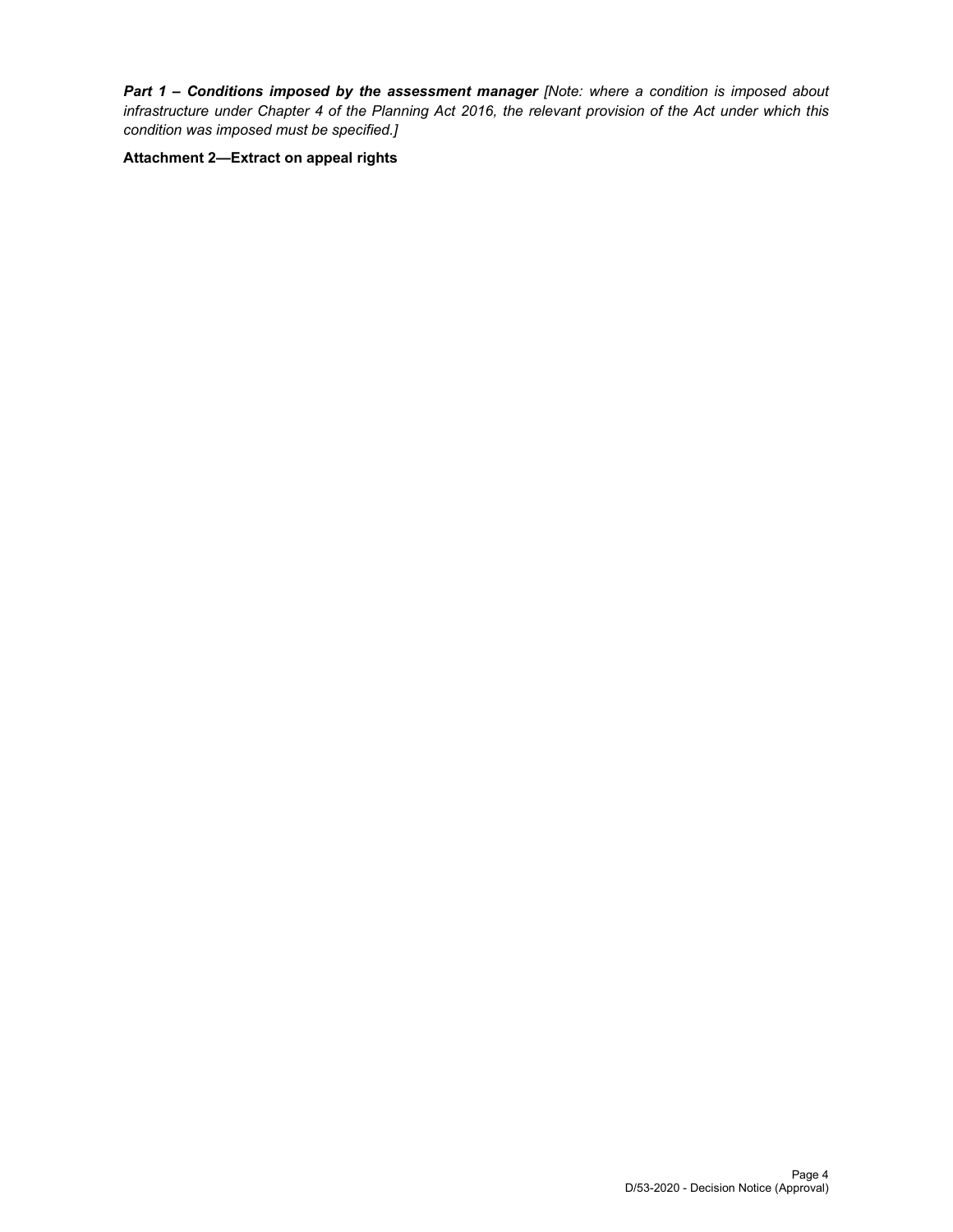

## **Attachment 1 – Part 1 Rockhampton Regional Council Conditions**

*Planning Act 2016* 

## 1.0 ADMINISTRATION

- 1.1 The Developer and their employee, agent, contractor or invitee is responsible for ensuring compliance with the conditions of this development approval.
- 1.2 Where these Conditions refer to "Council" in relation to requiring Council to approve or to be satisfied as to any matter, or conferring on the Council a function, power or discretion, that role may be fulfilled in whole or in part by a delegate appointed for that purpose by the Council in the Development Assessment Unit.
- 1.3 All conditions, works, or requirements of this development approval must be undertaken, completed, and be accompanied by a Compliance Certificate for any operational works required by this development approval:
	- 1.3.1 to Council's satisfaction; and
	- 1.3.2 prior to issue of the Certificate of Classification for the Building Works,

unless otherwise stated.

- 1.4 The following further Development Permits must be obtained prior to the commencement of any works associated with their purposes:
	- 1.4.1 Building Works.
- 1.5 All works must be designed, constructed and maintained in accordance with the relevant Council policies, guidelines and standards, unless otherwise stated.

## 2.0 APPROVED PLANS AND DOCUMENTS

2.1 The approved development must be completed and maintained generally in accordance with the approved plans and documents, except where amended by any condition of this development approval:

| Drawing/report<br>title            | <b>Prepared by</b> | <b>Date</b> | Reference number | <b>Revision</b> |
|------------------------------------|--------------------|-------------|------------------|-----------------|
| Floor Plan                         | A.C.E.P.T Pty Ltd  | 5 May 2020  | AP01B            | В               |
| $E$ levations $-$<br>External - 01 | A.C.E.P.T Pty Ltd  | 5 May 2020  | ALE01-1A         | A               |
| $E$ levations $-$<br>External - 02 | A.C.E.P.T Pty Ltd  | 5 May 2020  | ALE01-2A         | A               |

- 2.2 Where there is any conflict between the conditions of this development approval and the details shown on the approved plans and documents, the conditions of this development approval must prevail.
- 2.3 Where conditions require the above plans or documents to be amended, the revised document(s) must be submitted for approval by Council prior to the submission of an application for a Development Permit for Building Works.
- 3.0 SITE WORKS
- 3.1 Site works must be constructed such that they do not, at any time, in any way restrict, impair or change the natural flow of runoff water, or cause a nuisance or worsening to surrounding land or infrastructure.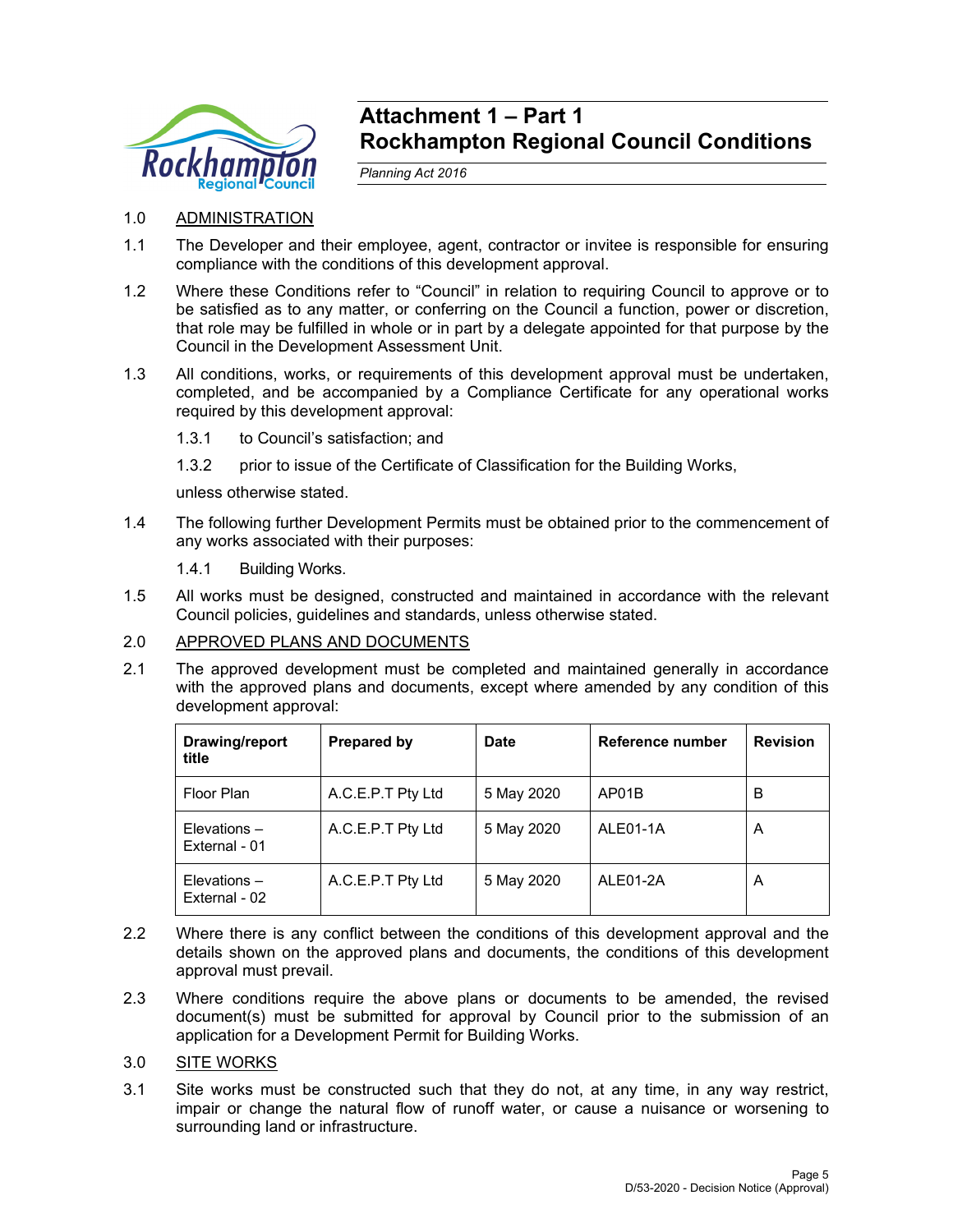## 4.0 BUILDING WORKS

- 4.1 A Development Permit for Building Works must be obtained for the proposed structure on the development site.
- 4.2 All non-habitable areas subjected to flood inundation during a one per cent (1%) Annual exceedance probability flood event, must be designed and constructed using suitable flood resilient materials.
- 4.3 All electrical and telecommunication services and utilities connected to the property, including electrical outlets, must be designed and installed at such a height that they are a minimum of 500 millimetres above a one per cent (1%) Annual exceedance probability flood level.
- 4.4 Any application for a Development Permit for Building Works must be accompanied by a detailed structural engineering report and a building certificate prepared by a suitably qualified Registered Professional Engineer of Queensland, which demonstrates that the building has been designed to withstand the forces created by floodwaters and debris loading.

## 5.0 ASSET MANAGEMENT

5.1 Any damage to existing stormwater, water supply and sewerage infrastructure, kerb and channel, pathway or roadway (including removal of concrete slurry from public land and Council infrastructure), that occurs while any works are being carried out in association with this development approval must be repaired at full cost to the developer. This includes the reinstatement of any existing traffic signs or pavement markings that may have been removed or damaged.

## 6.0 ENVIRONMENTAL

6.1 Erosion Control and Stormwater Control Management Plan in accordance with the *Capricorn Municipal Design Guidelines*, must be implemented, monitored and maintained for the duration of the development works, and until all exposed soil areas are permanently stabilised (for example, turfed, hydromulched, concreted, landscaped). The plan must be available on-site for inspection by Council Officers whilst all works are being carried out.

## 7.0 OPERATING PROCEDURES

7.1 All construction materials, waste, waste skips, machinery and contractors' vehicles must be located and stored or parked within the development site. Storage of materials or parking of construction machinery or contractors' vehicles must not occur within Hadgraft Street or Wattle Street.

## ADVISORY NOTES

## NOTE 1. Aboriginal Cultural Heritage

It is advised that under section 23 of the *Aboriginal Cultural Heritage Act 2003*, a person who carries out an activity must take all reasonable and practicable measures to ensure the activity does not harm Aboriginal cultural heritage (the "cultural heritage duty of care"). Maximum penalties for breaching the duty of care are listed in the Aboriginal cultural heritage legislation. The information on Aboriginal cultural heritage is available on the Department of Aboriginal and Torres Strait Islander and Partnerships website www.datsip.qld.gov.au.

## NOTE 2. General Environmental Duty

General environmental duty under the *Environmental Protection Act 1994* prohibits unlawful environmental nuisance caused by noise, aerosols, particles, dust, ash, fumes, light, odour or smoke beyond the boundaries of the development site during all stages of the development including earthworks, construction and operation.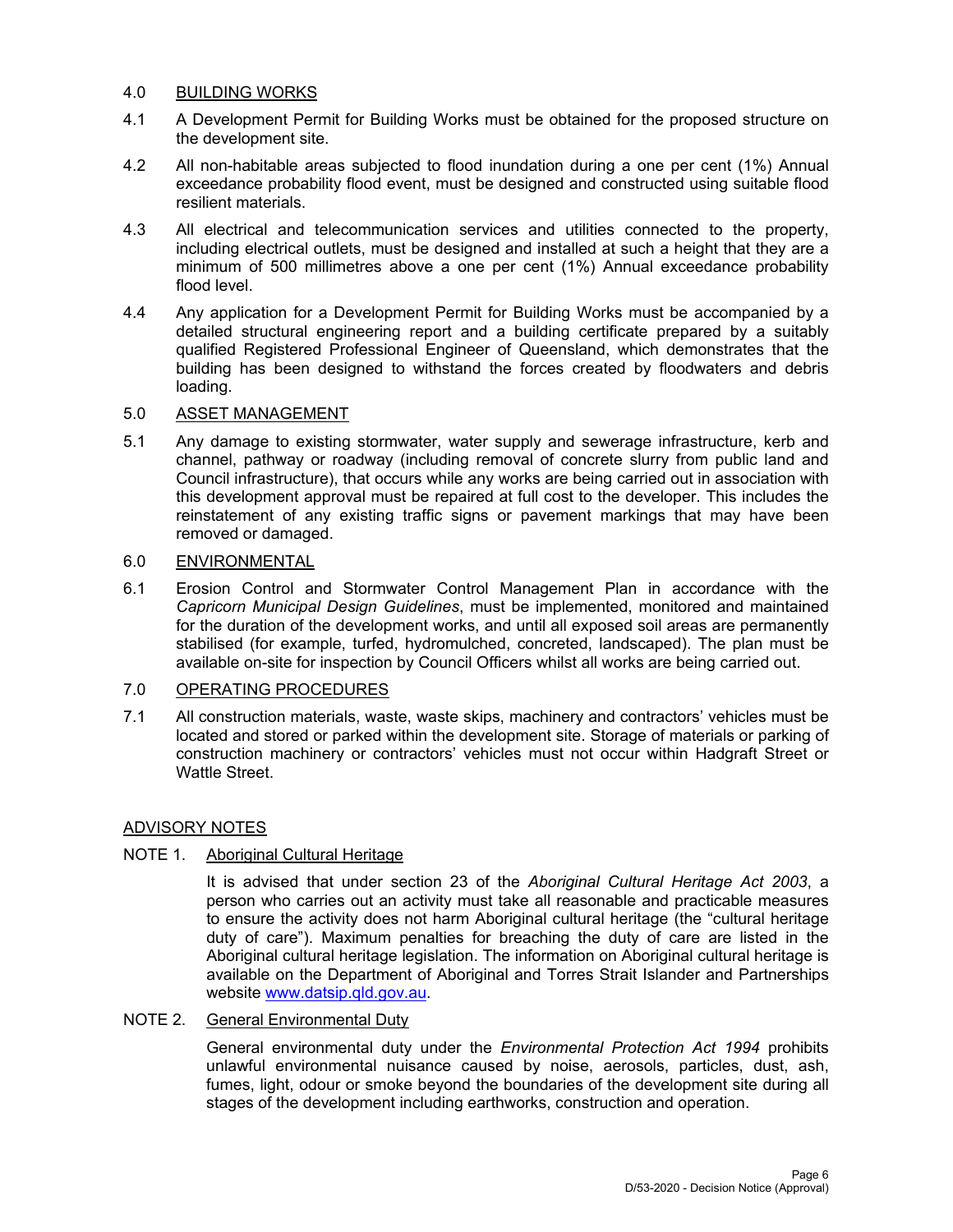## NOTE 3. General Safety Of Public During Construction

The *Work Health and Safety Act 2011* and *Manual of Uniform Traffic Control Devices* must be complied with in carrying out any construction works, and to ensure safe traffic control and safe public access in respect of works being constructed on a road.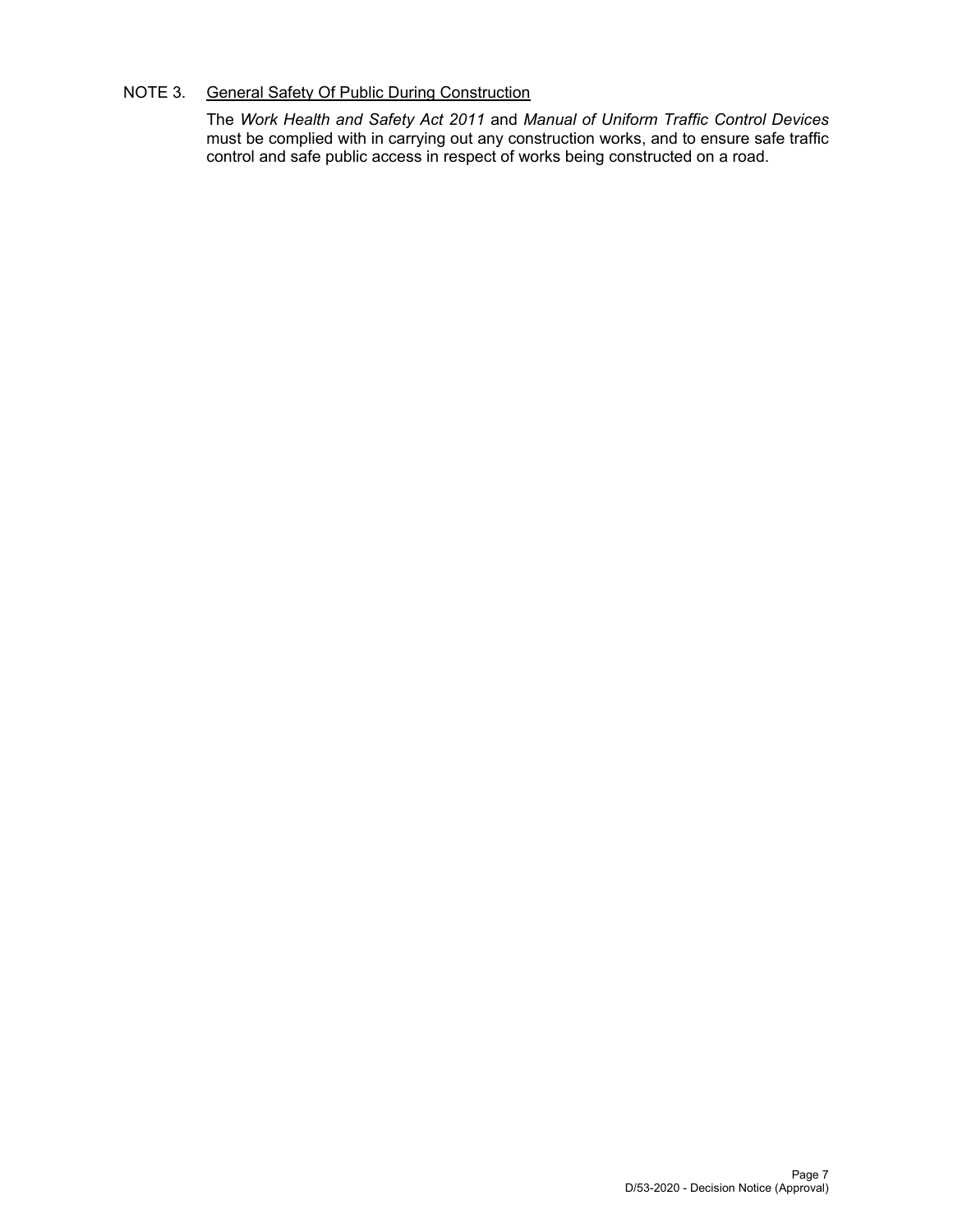

# **Attachment 2 - Appeal Rights**

*PLANNING ACT 2016*

The following is an extract from the *Planning Act 2016 (Chapter 6)*

## *Appeal rights*

#### *229 Appeals to tribunal or P&E Court*

- (1) Schedule 1 states—
	- (a) matters that may be appealed to— (i) either a tribunal or the P&E Court; or (ii) only a tribunal; or (iii) only the P&E Court; and
	- (b) the person—
		- (i) who may appeal a matter (the **appellant**); and
		- (ii) who is a respondent in an appeal of the matter; and (iii) who is a co-respondent in an appeal of the matter; and
		- (iv) who may elect to be a co-respondent in an appeal of the matter.
- (2) An appellant may start an appeal within the appeal period.
- (3) The **appeal period** is—
	- (a) for an appeal by a building advisory agency—10 business days after a decision notice for the decision is given to the agency or
	- (b) for an appeal against a deemed refusal—at any time after the deemed refusal happens; or
	- (c) for an appeal against a decision of the Minister, under chapter 7, part 4, to register premises or to renew the registration of premises—20 business days after a notice is published under section 269(3)(a) or (4); or
	- (d) for an appeal against an infrastructure charges notice— 20 business days after the infrastructure charges notice is given to the person; or
	- (e) for an appeal about a deemed approval of a development application for which a decision notice has not been given—30 business days after the applicant gives the deemed approval notice to the assessment manager; or
	- (f) for any other appeal—20 business days after a notice of the decision for the matter, including an enforcement notice, is given to the person.

#### Note—

See the P&E Court Act for the court's power to extend the appeal period.

- (4) Each respondent and co-respondent for an appeal may be heard in the appeal.
- (5) If an appeal is only about a referral agency's response, the assessment manager may apply to the tribunal or P&E Court to withdraw from the appeal.
- (6) To remove any doubt, it is declared that an appeal against an infrastructure charges notice must not be about— (a) the adopted charge itself; or
	- (b) for a decision about an offset or refund—
		- (i) the establishment cost of trunk infrastructure identified in a LGIP; or
		- (ii) the cost of infrastructure decided using the method
	- included in the local government's charges resolution.

## **230 Notice of appeal**

- (1) An appellant starts an appeal by lodging, with the registrar of the tribunal or P&E Court, a notice of appeal that— (a) is in the approved form; and
	- (b) succinctly states the grounds of the appeal.
- (2) The notice of appeal must be accompanied by the required fee.
- (3) The appellant or, for an appeal to a tribunal, the registrar must, within the service period, give a copy of the notice of appeal to—
- (a) the respondent for the appeal; and
- (b) each co-respondent for the appeal; and
- (c) for an appeal about a development application under schedule 1, table 1, item 1—each principal submitter for the development application; and
- (d) for an appeal about a change application under schedule 1, table 1, item 2—each principal submitter for the change application; and
- (e) each person who may elect to become a co-respondent for the appeal, other than an eligible submitter who is not a principal submitter in an appeal under paragraph (c) or (d); and
- (f) for an appeal to the P&E Court—the chief executive; and
- (g) for an appeal to a tribunal under another Act—any other person who the registrar considers appropriate.
- (4) The **service period** is—
	- (a) if a submitter or advice agency started the appeal in the P&E Court-2 business days after the appeal is started; or
	- (b) otherwise—10 business days after the appeal is started.
- (5) A notice of appeal given to a person who may elect to be a co-respondent must state the effect of subsection
- (6) A person elects to be a co-respondent by filing a notice of election, in the approved form, within 10 business days
	- after the notice of appeal is given to the person*.*
- **231 Other appeals**
- (1) Subject to this chapter, schedule 1 and the P&E Court Act, unless the Supreme Court decides a decision or other matter under this Act is affected by jurisdictional error, the decision or matter is non-appealable.
- (2) The Judicial Review Act 1991, part 5 applies to the decision or matter to the extent it is affected by jurisdictional error.
- (3) A person who, but for subsection (1) could have made an application under the Judicial Review Act 1991 in relation to the decision or matter, may apply under part 4 of that Act for a statement of reasons in relation to the decision or matter.
- (4) In this section— **decision** includes—
	- (a) conduct engaged in for the purpose of making a decision; and
	- (b) other conduct that relates to the making of a decision; and
	- (c) the making of a decision or the failure to make a decision; and
	- (d) a purported decision; and
	- (e) a deemed refusal.

**non-appealable**, for a decision or matter, means the decision or matter—

- (a) is final and conclusive; and
- (b) may not be challenged, appealed against, reviewed, quashed, set aside or called into question in any other way under the Judicial Review Act 1991 or otherwise, whether by the Supreme Court, another court, a tribunal or another entity; and
- (c) is not subject to any declaratory, injunctive or other order of the Supreme Court, another court, a tribunal or another entity on any ground.

#### **232 Rules of the P&E Court**

- (1) A person who is appealing to the P&E Court must comply with the rules of the court that apply to the appeal.
- (2) However, the P&E Court may hear and decide an appeal even if the person has not complied with rules of the P&E Court.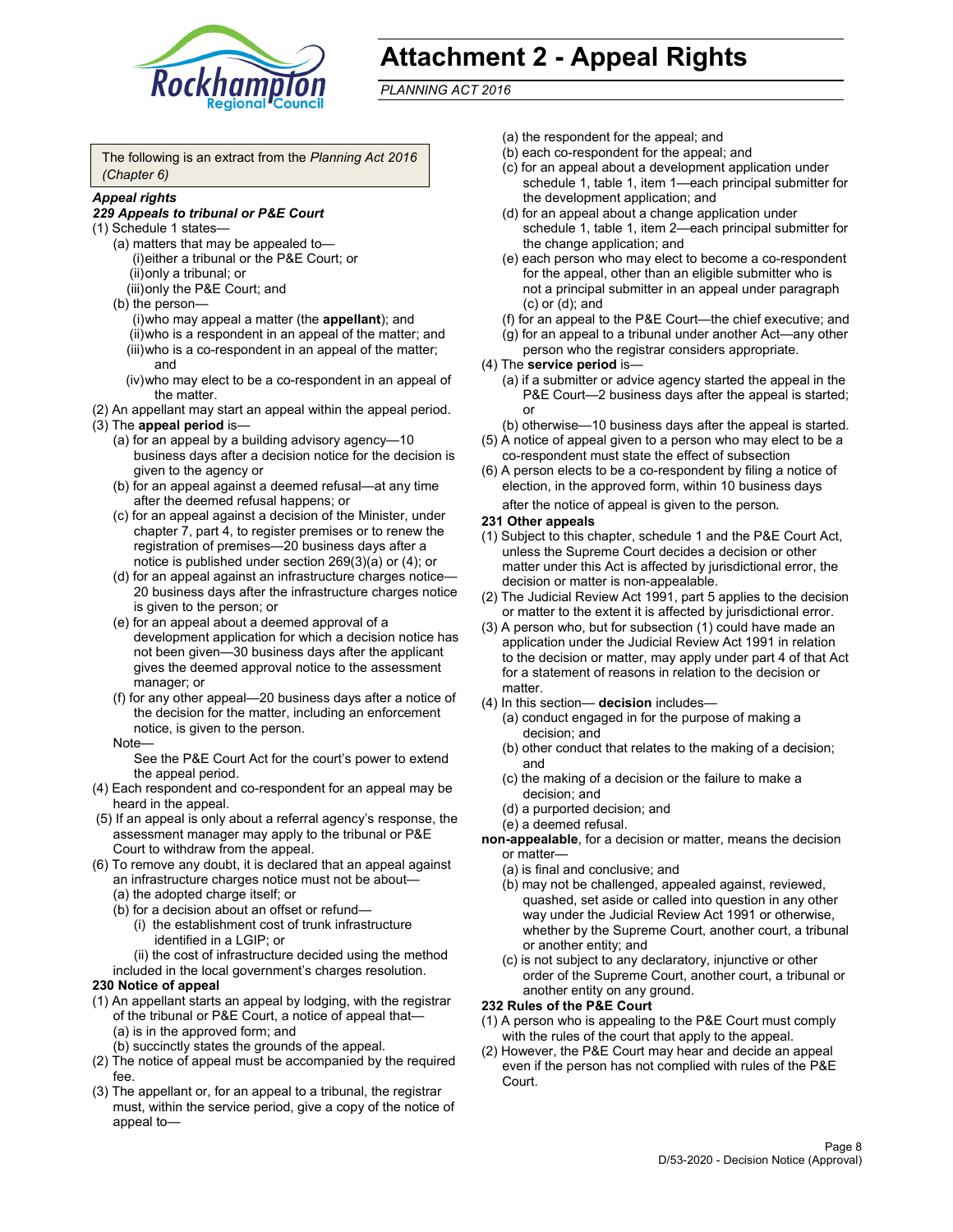

## **Appeal Rights**

*PLANNING ACT 2016*

## **Schedule 1**

## **Appeals section 229**

- **1 Appeal rights and parties to appeals**
- (1) Table 1 states the matters that may be appealed to—(a) the P&E court; or (b) a tribunal.
- (2) However, table 1 applies to a tribunal only if the matter involves—
	- (a) the refusal, or deemed refusal of a development application, for—
	- (i) a material change of use for a classified building; or
	- (ii) operational work associated with building work, a retaining wall, or a tennis court; or
	- (b) a provision of a development approval for—
	- (i) a material change of use for a classified building; or
- (ii) operational work associated with building work, a retaining wall, or a tennis court; or
	- (c) if a development permit was applied for—the decision to give a preliminary approval for— (i) a material change of use for a classified building; or
	- (ii) operational work associated with building work, a retaining wall, or a tennis court; or
	- (d) a development condition if—
		- (i) the development approval is only for a material change of use that involves the use of a building classified under the Building Code as a class 2 building; and
		- (ii) the building is, or is proposed to be, not more than 3 storeys; and
		- (iii) the proposed development is for not more than 60 sole-occupancy units; or
	- (e) a decision for, or a deemed refusal of, an extension application for a development approval that is only for a material change of use of a classified building; or
	- (f) a decision for, or a deemed refusal of, a change application for a development approval that is only for a material change of use of a classified building; or
	- (g) a matter under this Act, to the extent the matter relates to—
		- (i) the Building Act, other than a matter under that Act that may or must be decided by the Queensland Building and Construction Commission; or
		- (ii) the Plumbing and Drainage Act, part 4 or 5; or
	- (h) a decision to give an enforcement notice in relation to a matter under paragraphs (a) to (g); or
	- (i) a decision to give an infrastructure charges notice; or
	- (j) the refusal, or deemed refusal, of a conversion application; or
	- (k) a matter that, under another Act, may be appealed to the tribunal; or
	- (l) a matter prescribed by regulation.
- (3) Also, table 1 does not apply to a tribunal if the matter
	- involves—
		- (a) for a matter in subsection  $(2)(a)$  to  $(d)$ 
			- (i) a development approval for which the development application required impact assessment; and
			- (ii) a development approval in relation to which the assessment manager received a properly made submission for the development application; or
	- (b) a provision of a development approval about the identification or inclusion, under a variation approval, of a matter for the development.
- (4) Table 2 states the matters that may be appealed only to the P&E Court.
- (5) Table 3 states the matters that may be appealed only to the tribunal.
- (6) In each table—
	- (a) column 1 states the appellant in the appeal; and
	- (b) column 2 states the respondent in the appeal; and
	- (c) column 3 states the co-respondent (if any) in the appeal; and
	- (d) column 4 states the co-respondents by election (if any) in the appeal.
- (7) If the chief executive receives a notice of appeal under section 230(3)(f), the chief executive may elect to be a corespondent in the appeal.

| Table 1<br>Appeals to the P&E Court and, for certain matters, to a tribunal                                      |                                                                                                                                |                                                                                          |                                                       |  |
|------------------------------------------------------------------------------------------------------------------|--------------------------------------------------------------------------------------------------------------------------------|------------------------------------------------------------------------------------------|-------------------------------------------------------|--|
| 1. Development applications<br>An appeal may be made against-<br>(c) a provision of the development approval; or | (a) the refusal of all or part of the development application; or<br>(b) the deemed refusal of the development application; or | (d) if a development permit was applied for—the decision to give a preliminary approval. |                                                       |  |
| Column 1                                                                                                         | Column 2                                                                                                                       | Column 3                                                                                 | Column 4                                              |  |
| Appellant                                                                                                        | Co-respondent<br>Respondent<br>Co-respondent by election                                                                       |                                                                                          |                                                       |  |
| $(if$ any)<br>$($ if any $)$                                                                                     |                                                                                                                                |                                                                                          |                                                       |  |
| The applicant                                                                                                    | The assessment<br>manager                                                                                                      | If the appeal is about<br>a concurrence                                                  | 1 A concurrence agency that is<br>not a co-respondent |  |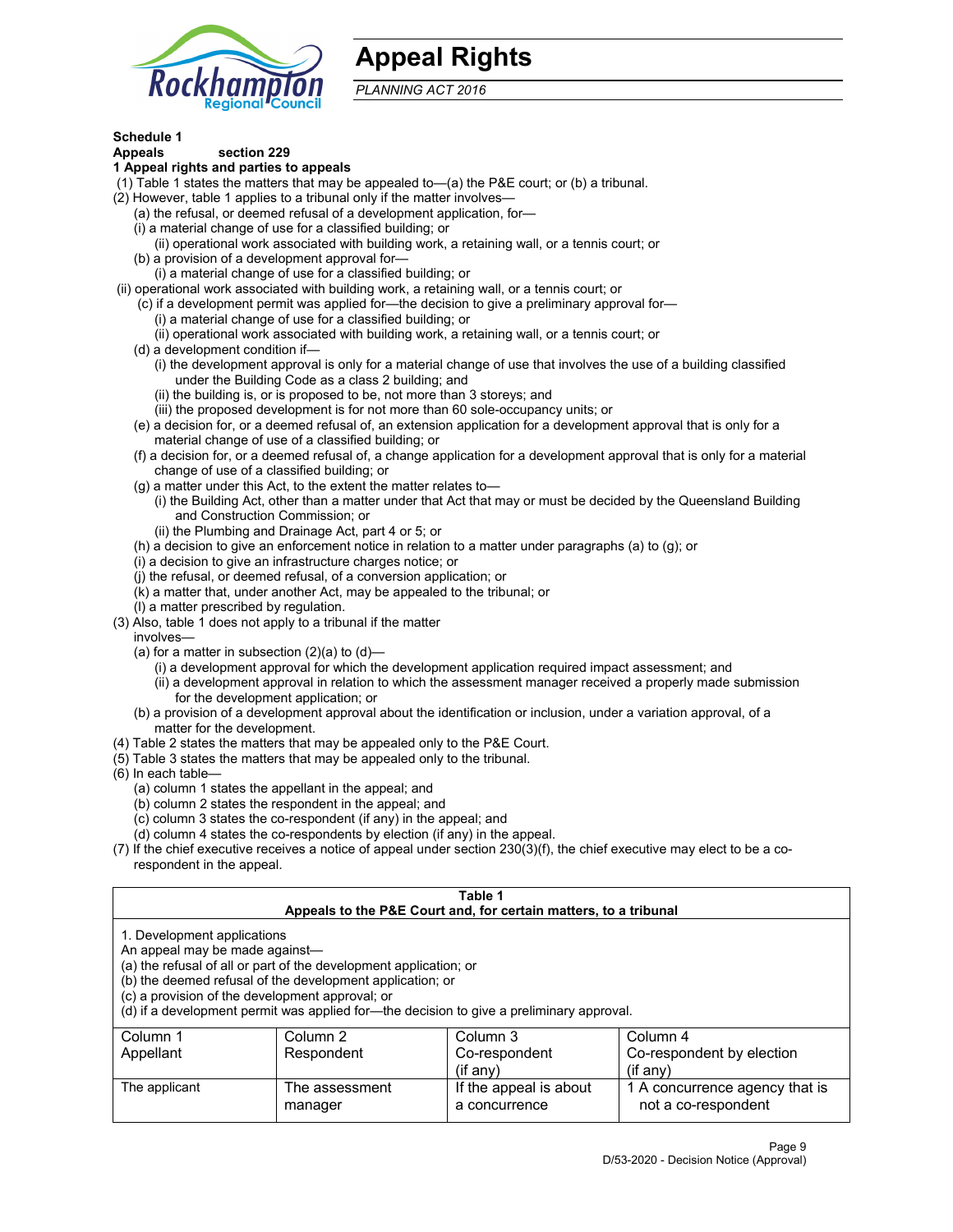| Table 1<br>Appeals to the P&E Court and, for certain matters, to a tribunal                                                                                                                             |                                   |                                                                 |                                                                                                                                                                                                                                                                                                                                                 |  |
|---------------------------------------------------------------------------------------------------------------------------------------------------------------------------------------------------------|-----------------------------------|-----------------------------------------------------------------|-------------------------------------------------------------------------------------------------------------------------------------------------------------------------------------------------------------------------------------------------------------------------------------------------------------------------------------------------|--|
| 2. Change applications<br>An appeal may be made against-<br>(b) a deemed refusal of a change application.                                                                                               |                                   | agency's referral<br>response-the<br>concurrence agency         | 2 If a chosen Assessment<br>manager is the respondent-<br>the prescribed assessment<br>manager<br>3 Any eligible advice agency for<br>the application<br>4 Any eligible submitter for the<br>application<br>(a) a responsible entity's decision for a change application, other than a decision made by the P&E court; or                       |  |
| Column 1<br>Appellant                                                                                                                                                                                   | Column <sub>2</sub><br>Respondent | Column 3<br>Co-respondent<br>(if any)                           | Column 4<br>Co-respondent by election<br>(if any)                                                                                                                                                                                                                                                                                               |  |
| 1 The applicant<br>2 If the responsible<br>entity is the<br>assessment<br>manager-an<br>affected entity that<br>gave a pre-request<br>notice or response<br>notice                                      | The responsible<br>entity         | If an affected entity<br>starts the appeal-the<br>applicant     | 1 A concurrence agency for the<br>development application<br>2 If a chosen assessment<br>manager is the respondent-<br>the prescribed assessment<br>manager<br>3 A private certifier for the<br>development application<br>4 Any eligible advice agency for<br>the change application<br>5 Any eligible submitter for the<br>change application |  |
| 3. Extension applications<br>An appeal may be made against-<br>(a) the assessment manager's decision about an extension application; or<br>(b) a deemed refusal of an extension application.            |                                   |                                                                 |                                                                                                                                                                                                                                                                                                                                                 |  |
| Column 1<br>Appellant                                                                                                                                                                                   | Column <sub>2</sub><br>Respondent | Column 3<br>Co-respondent<br>(if any)                           | Column 4<br>Co-respondent by election<br>(if any)                                                                                                                                                                                                                                                                                               |  |
| 1 The applicant<br>1<br>For a matter other<br>2<br>than a deemed<br>refusal of an<br>extension<br>application $-$ a<br>concurrence<br>agency, other than<br>the chief executive,<br>for the application | The assessment<br>manager         | If a concurrence<br>agency starts the<br>appeal - the applicant | If a chosen assessment<br>manager is the respondent - the<br>prescribed assessment manager                                                                                                                                                                                                                                                      |  |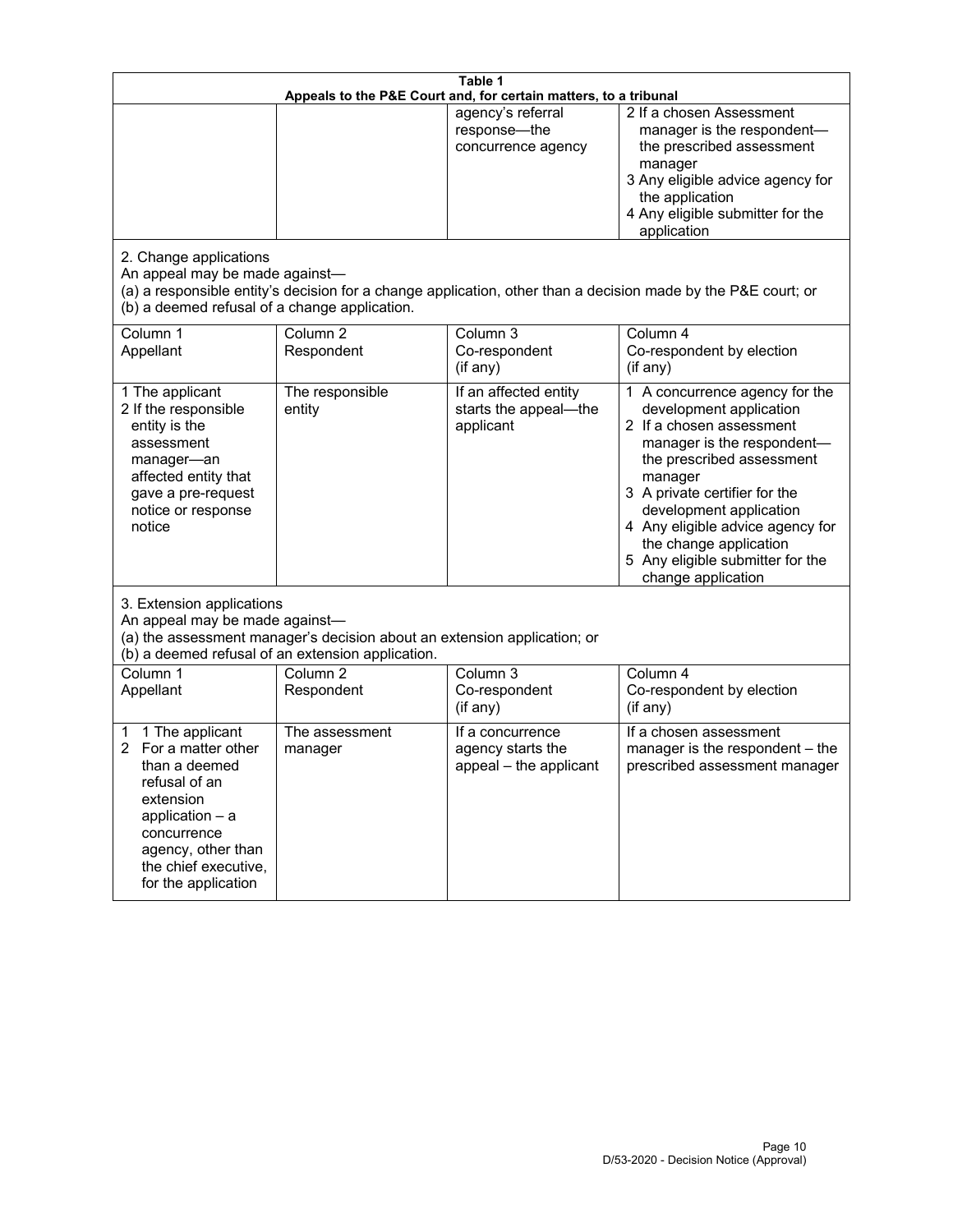#### **Table 1 Appeals to the P&E Court and, for certain matters, to a tribunal**

4. Infrastructure charges notices

An appeal may be made against an infrastructure charges notice on 1 or more of the following grounds

- a) The notice involved an error relating to
	- (i) The application of the relevant adopted charge; or

Examples of errors in applying an adopted charge –

- The incorrect application of gross floor area for a non-residential development
- Applying an incorrect 'use category', under a regulation, to the development
- (i) The working out of extra demands, for section 120; or
- (ii) An offset or refund; or
- b) The was no decision about an offset or refund; or
- c) If the infrastructure charges notice states a refund will be given the timing for giving the refund; or
- d) The amount of the charge is so unreasonable that no reasonable relevant local government could have imposed the amount.

| Column 1<br>Appellant                                    | Column 2<br>Respondent                                                    | Column 3<br>Co-respondent<br>(if any) | Column 4<br>Co-respondent by election<br>(if any) |
|----------------------------------------------------------|---------------------------------------------------------------------------|---------------------------------------|---------------------------------------------------|
| The person given the<br>Infrastructure charges<br>notice | The local government<br>that gave the<br>infrastructure charges<br>notice |                                       |                                                   |

5. Conversion applications

An appeal may be made against—

(a) the refusal of a conversion application; or

(b) a deemed refusal of a conversion application.

| Column 1      | Column 2                | Column 3       | Column 4                  |
|---------------|-------------------------|----------------|---------------------------|
| Appellant     | Respondent              | Co-respondent  | Co-respondent by election |
|               |                         | $($ if any $)$ | $($ if any $)$            |
|               |                         |                |                           |
| The applicant | The local government    |                |                           |
|               | to which the conversion |                |                           |
|               | application was made    |                |                           |

6. Enforcement notices

An appeal may be made against the decision to give an enforcement notice.

| Column 1<br>Appellant                      | Column 2<br>Respondent       | Column 3<br>Co-respondent<br>(if any) | Column 4<br>Co-respondent by election<br>(i f any)                                                                                                                         |
|--------------------------------------------|------------------------------|---------------------------------------|----------------------------------------------------------------------------------------------------------------------------------------------------------------------------|
| The person given the<br>enforcement notice | The enforcement<br>authority |                                       | If the enforcement authority is<br>not the local government for<br>the premises in relation to which<br>the offence is alleged to have<br>happened-the local<br>government |

#### **Table 2 Appeals to the P&E Court only**

1. Appeals from tribunal

An appeal may be made against a decision of a tribunal, other than a decision under

section 252, on the ground of—

(a) an error or mistake in law on the part of the tribunal; or

(b) jurisdictional error.

| Column 1<br>Appellant                             | Column 2<br>Respondent                                    | Column 3<br>Co-respondent<br>$(if$ any) | Column 4<br>Co-respondent by election<br>$(if$ any) |
|---------------------------------------------------|-----------------------------------------------------------|-----------------------------------------|-----------------------------------------------------|
| A party to the<br>proceedings for the<br>decision | The other party to the<br>proceedings for the<br>decision | $\overline{\phantom{a}}$                |                                                     |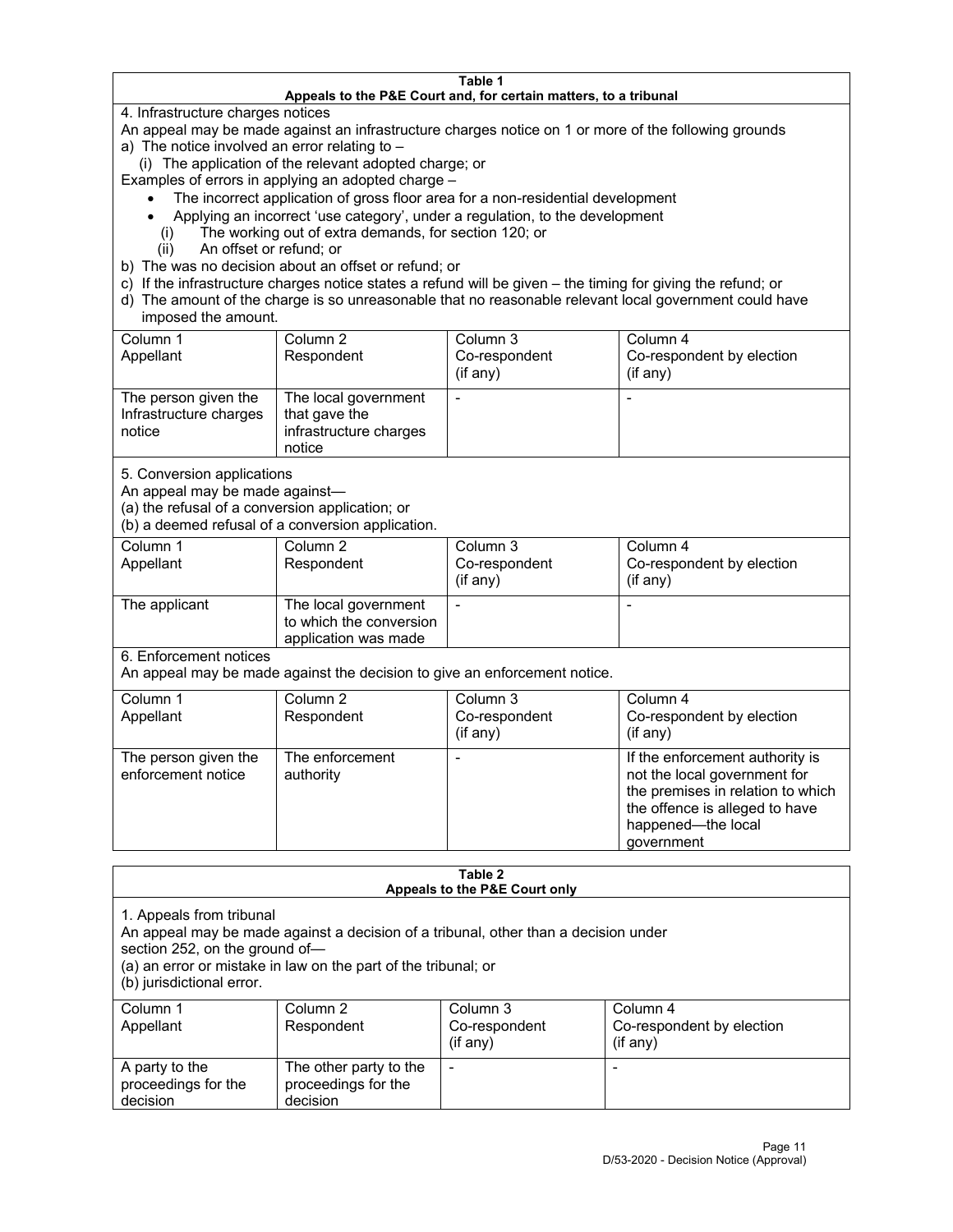#### **Table 2 Appeals to the P&E Court only**

2. Eligible submitter appeals

An appeal may be made against the decision to give a development approval, or an approval for a change application, to the extent that the decision relates to—

(a) any part of the development application for the development approval that required impact assessment; or (b) a variation request.

| Column 1<br>Appellant                                                                                                                                                                        | Column 2<br>Respondent                                                                                                     | Column 3<br>Co-respondent<br>(if any)                                                                                   | Column 4<br>Co-respondent by election<br>(if any)    |
|----------------------------------------------------------------------------------------------------------------------------------------------------------------------------------------------|----------------------------------------------------------------------------------------------------------------------------|-------------------------------------------------------------------------------------------------------------------------|------------------------------------------------------|
| 1 For a development<br>application-an<br>eligible submitter for<br>the development<br>application<br>2 For a change<br>application-an<br>eligible submitter for<br>the change<br>application | 1 For a development<br>application—the<br>assessment<br>manager<br>2 For a change<br>application-the<br>responsible entity | 1 The applicant<br>2 If the appeal is<br>about a concurrence<br>agency's referral<br>response—the<br>concurrence agency | Another eligible<br>submitter for the<br>application |

3. Eligible submitter and eligible advice agency appeals

An appeal may be made against a provision of a development approval, or failure to

include a provision in the development approval, to the extent the matter relates to—

(a) any part of the development application or the change application, for the development approval, that required impact assessment; or

(b) a variation request.

| Column 1<br>Appellant                                                                                                                                                                                                                                                                         | Column <sub>2</sub><br>Respondent                                                                                          | Column <sub>3</sub><br>Co-respondent<br>(if any)                                                                        | Column 4<br>Co-respondent by election<br>(if any) |
|-----------------------------------------------------------------------------------------------------------------------------------------------------------------------------------------------------------------------------------------------------------------------------------------------|----------------------------------------------------------------------------------------------------------------------------|-------------------------------------------------------------------------------------------------------------------------|---------------------------------------------------|
| 1 For a development<br>application-an<br>eligible submitter for<br>the development<br>application<br>2 For a change<br>application-an<br>eligible submitter for<br>the change<br>application<br>3 An eligible advice<br>agency for the<br>development<br>application or<br>change application | 1 For a development<br>application-the<br>assessment<br>manager<br>2 For a change<br>application-the<br>responsible entity | 1 The applicant<br>2 If the appeal is<br>about a concurrence<br>agency's referral<br>response-the<br>concurrence agency | Another eligible submitter for the<br>application |
| 4. Compensation claims<br>An appeal may be made against-<br>(a) a decision under section 32 about a compensation claim; or<br>(b) a decision under section 265 about a claim for compensation; or<br>(c) a deemed refusal of a claim under paragraph (a) or (b).                              |                                                                                                                            |                                                                                                                         |                                                   |
| Column <sub>1</sub><br>Appellant                                                                                                                                                                                                                                                              | Column <sub>2</sub><br>Respondent                                                                                          | Column 3<br>Co-respondent<br>(if any)                                                                                   | Column 4<br>Co-respondent by election<br>(if any) |
| A person dissatisfied<br>with the decision                                                                                                                                                                                                                                                    | The local<br>government to which<br>the claim was made                                                                     |                                                                                                                         |                                                   |
| 5. Registered premises                                                                                                                                                                                                                                                                        |                                                                                                                            |                                                                                                                         |                                                   |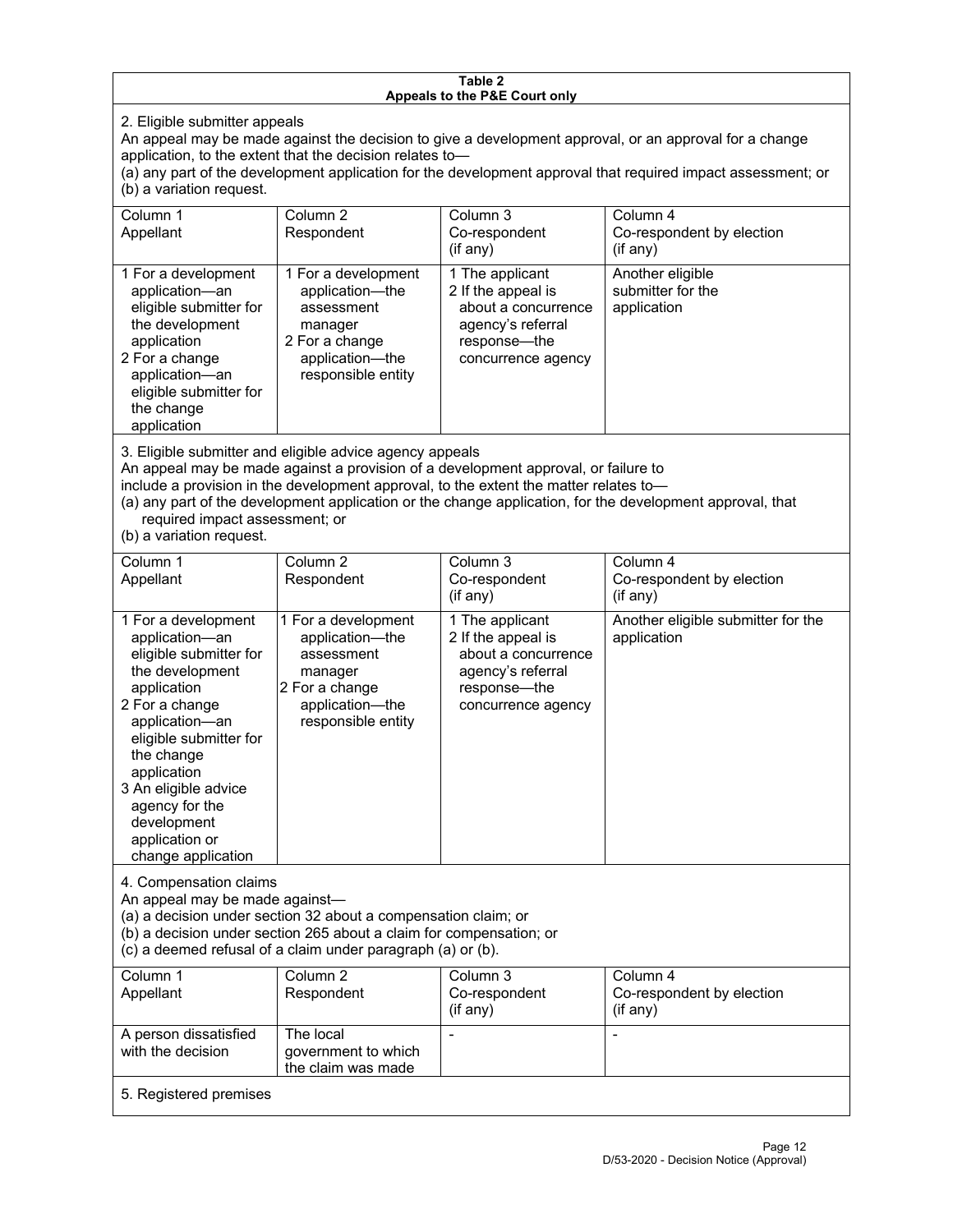| Table 2<br>Appeals to the P&E Court only                                                                                                                                                                                                                                                                             |                                   |                                         |                                                                                                                                                                             |  |
|----------------------------------------------------------------------------------------------------------------------------------------------------------------------------------------------------------------------------------------------------------------------------------------------------------------------|-----------------------------------|-----------------------------------------|-----------------------------------------------------------------------------------------------------------------------------------------------------------------------------|--|
| An appeal may be made against a decision of the Minister under chapter 7, part 4.                                                                                                                                                                                                                                    |                                   |                                         |                                                                                                                                                                             |  |
| Column 1<br>Appellant                                                                                                                                                                                                                                                                                                | Column <sub>2</sub><br>Respondent | Column 3<br>Co-respondent<br>(if any)   | Column 4<br>Co-respondent by election<br>(if any)                                                                                                                           |  |
| 1 A person given a<br>decision notice about<br>the decision<br>2 If the decision is to<br>register premises or<br>renew the<br>registration of<br>premises-an owner<br>or occupier of<br>premises in the<br>affected area for the<br>registered premises<br>who is dissatisfied<br>with the decision                 | The Minister                      | Ĭ.                                      | If an owner or occupier starts the<br>appeal - the owner of the<br>registered premises                                                                                      |  |
| 6. Local laws<br>An appeal may be made against a decision of a local government, or conditions applied,<br>under a local law about-<br>(a) the use of premises, other than a use that is the natural and ordinary consequence of prohibited<br>development; or<br>(b) the erection of a building or other structure. |                                   |                                         |                                                                                                                                                                             |  |
| Column 1<br>Appellant                                                                                                                                                                                                                                                                                                | Column <sub>2</sub><br>Respondent | Column 3<br>Co-respondent<br>(if any)   | Column 4<br>Co-respondent by election<br>(if any)                                                                                                                           |  |
| A person who-<br>(a) applied for the<br>decision; and<br>(b) is dissatisfied with<br>the decision or<br>conditions.                                                                                                                                                                                                  | The local government              | L,                                      | $\overline{a}$                                                                                                                                                              |  |
|                                                                                                                                                                                                                                                                                                                      |                                   | Table 3<br>Appeals to the tribunal only |                                                                                                                                                                             |  |
| 1. Building advisory agency appeals<br>An appeal may be made against giving a development approval for building work to the extent the building<br>work required code assessment against the building assessment provisions.                                                                                         |                                   |                                         |                                                                                                                                                                             |  |
| Column 1<br>Appellant                                                                                                                                                                                                                                                                                                | Column <sub>2</sub><br>Respondent | Column 3<br>Co-respondent<br>(if any)   | Column 4<br>Co-respondent by election<br>(if any)                                                                                                                           |  |
| A building advisory<br>agency for the<br>development application<br>related to the approval                                                                                                                                                                                                                          | The assessment<br>manager         | The applicant                           | 1 A concurrence agency for the<br>development application<br>related to the approval<br>2 A private certifier for the<br>development application<br>related to the approval |  |
| 3. Certain decisions under the Building Act and the Plumbing and Drainage Act<br>An appeal may be made against a decision under-<br>(a) the Building Act, other than a decision made by the Queensland Building and Construction Commission; or<br>(b) the Plumbing and Drainage Act, part 4 or 5.                   |                                   |                                         |                                                                                                                                                                             |  |
| Column 1<br>Appellant                                                                                                                                                                                                                                                                                                | Column <sub>2</sub><br>Respondent | Column 3<br>Co-respondent<br>(if any)   | Column 4<br>Co-respondent by election<br>(if any)                                                                                                                           |  |